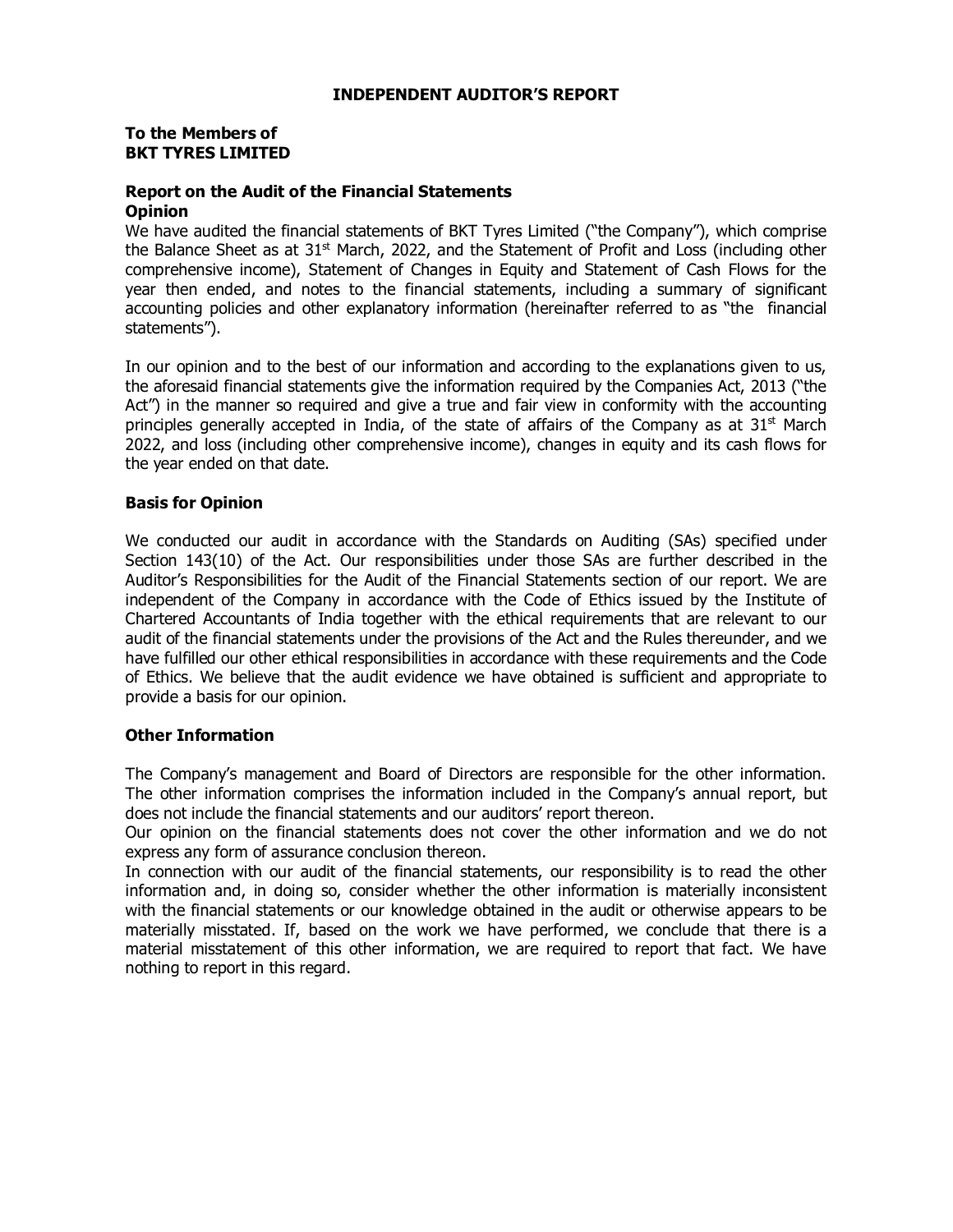# **Management's Responsibility for the Financial Statements**

The Company's management and Board of Directors are responsible for the matters stated in Section 134(5) of the Act with respect to the preparation of these financial statements that give a true and fair view of the state of affairs, profit / loss (including other comprehensive income), changes in equity and cash flows of the Company in accordance with the accounting principles generally accepted in India, including the Indian Accounting Standards (Ind AS) specified under Section 133 of the Act. This responsibility also includes maintenance of adequate accounting records in accordance with the provisions of the Act for safeguarding of the assets of the Company and for preventing and detecting frauds and other irregularities; selection and application of appropriate accounting policies; making judgments and estimates that are reasonable and prudent; and design, implementation and maintenance of adequate internal financial controls that were operating effectively for ensuring the accuracy and completeness of the accounting records, relevant to the preparation and presentation of the financial statements that give a true and fair view and are free from material misstatement, whether due to fraud or error.

In preparing the financial statements, management and Board of Directors are responsible for assessing the Company's ability to continue as a going concern, disclosing, as applicable, matters related to going concern and using the going concern basis of accounting unless management either intends to liquidate the Company or to cease operations, or has no realistic alternative but to do so.

Board of Directors are also responsible for overseeing the Company's financial reporting process.

# **Auditor's Responsibilities for the Audit of the Financial Statements**

Our objectives are to obtain reasonable assurance about whether the financial statements as a whole are free from material misstatement, whether due to fraud or error, and to issue an auditor's report that includes our opinion. Reasonable assurance is a high level of assurance, but is not a guarantee that an audit conducted in accordance with SAs will always detect a material misstatement when it exists. Misstatements can arise from fraud or error and are considered material if, individually or in the aggregate, they could reasonably be expected to influence the economic decisions of users taken on the basis of these financial statements.

As part of an audit in accordance with SAs, we exercise professional judgment and maintain professional skepticism throughout the audit. We also:

- Identify and assess the risks of material misstatement of the financial statements, whether due to fraud or error, design and perform audit procedures responsive to those risks, and obtain audit evidence that is sufficient and appropriate to provide a basis for our opinion. The risk of not detecting a material misstatement resulting from fraud is higher than for one resulting from error, as fraud may involve collusion, forgery, intentional omissions, misrepresentations, or the override of internal control.
- Obtain an understanding of internal control relevant to the audit in order to design audit procedures that are appropriate in the circumstances. Under Section 143(3)(i) of the Act, we are also responsible for expressing our opinion on whether the company has adequate internal financial controls with reference to financial statements in place and the operating effectiveness of such controls.
- Evaluate the appropriateness of accounting policies used and the reasonableness of accounting estimates and related disclosures made by management.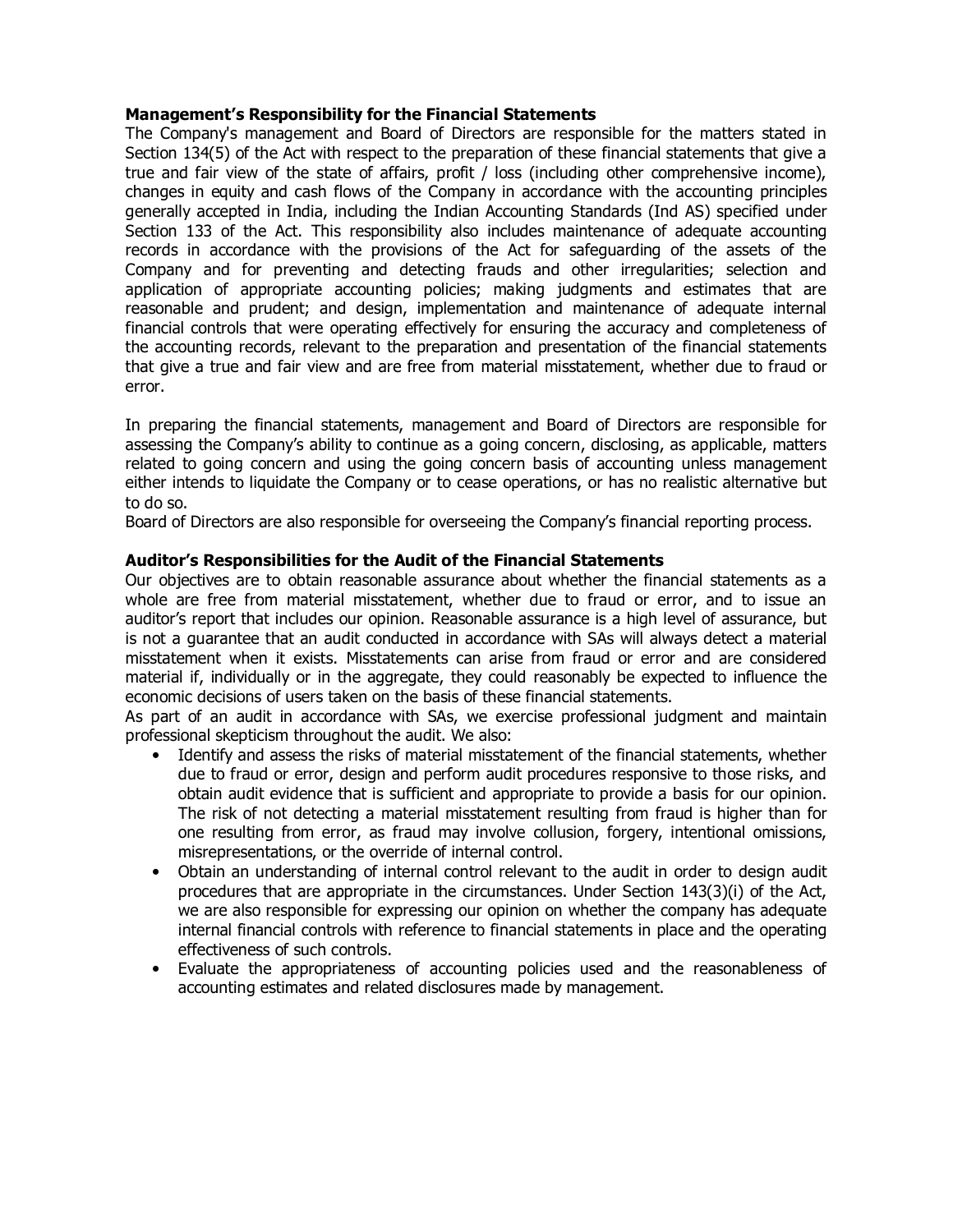- Conclude on the appropriateness of management's use of the going concern basis of accounting and, based on the audit evidence obtained, whether a material uncertainty exists related to events or conditions that may cast significant doubt on the Company's ability to continue as a going concern. If we conclude that a material uncertainty exists, we are required to draw attention in our auditor's report to the related disclosures in the financial statements or, if such disclosures are inadequate, to modify our opinion. Our conclusions are based on the audit evidence obtained up to the date of our auditors' report. However, future events or conditions may cause the Company to cease to continue as a going concern.
- Evaluate the overall presentation, structure and content of the financial statements, including the disclosures, and whether the financial statements represent the underlying transactions and events in a manner that achieves fair presentation.

We communicate with those charged with governance regarding, among other matters, the planned scope and timing of the audit and significant audit findings, including any significant deficiencies in internal control that we identify during our audit.

We also provide those charged with governance with a statement that we have complied with relevant ethical requirements regarding independence, and to communicate with them all relationships and other matters that may reasonably be thought to bear on our independence, and where applicable, related safeguards.

We describe these matters in our auditors' report unless law or requlation precludes public disclosure about the matter or when, in extremely rare circumstances, we determine that a matter should not be communicated in our report because the adverse consequences of doing so would reasonably be expected to outweigh the public interest benefits of such communication.

## **Report on Other Legal and Regulatory Requirements**

- 1. As required by the Companies (Auditors' Report) Order, 2020 ("the Order") issued by the Central Government of India in terms of Section 143(11) of the Act, we give in "Annexure A" a statement on the matters specified in paragraphs 3 and 4 of the Order, to the extent applicable.
	- (A) As required by Section 143(3) of the Act, we report that:
		- (a) We have sought and obtained all the information and explanations which to the best of our knowledge and belief were necessary for the purposes of our audit.
		- (b) In our opinion, proper books of account as required by law have been kept by the Company so far as it appears from our examination of those books.
		- (c) The Balance Sheet, the Statement of Profit and Loss (including other comprehensive income), the Statement of Changes in Equity and the Statement of Cash Flows dealt with by this Report are in agreement with the books of account.
		- (d) In our opinion, the aforesaid financial statements comply with the Ind AS specified under Section 133 of the Act.
- (e) On the basis of the written representations received from the directors as on  $31<sup>st</sup>$  March, 2022 taken on record by the Board of Directors, none of the directors is disqualified as on  $31<sup>st</sup>$  March, 2022 from being appointed as a director in terms of Section 164(2) of the Act.
	- (f) With respect to the adequacy of the internal financial controls with reference to financial statements of the Company and the operating effectiveness of such controls, refer to our separate Report in "Annexure B".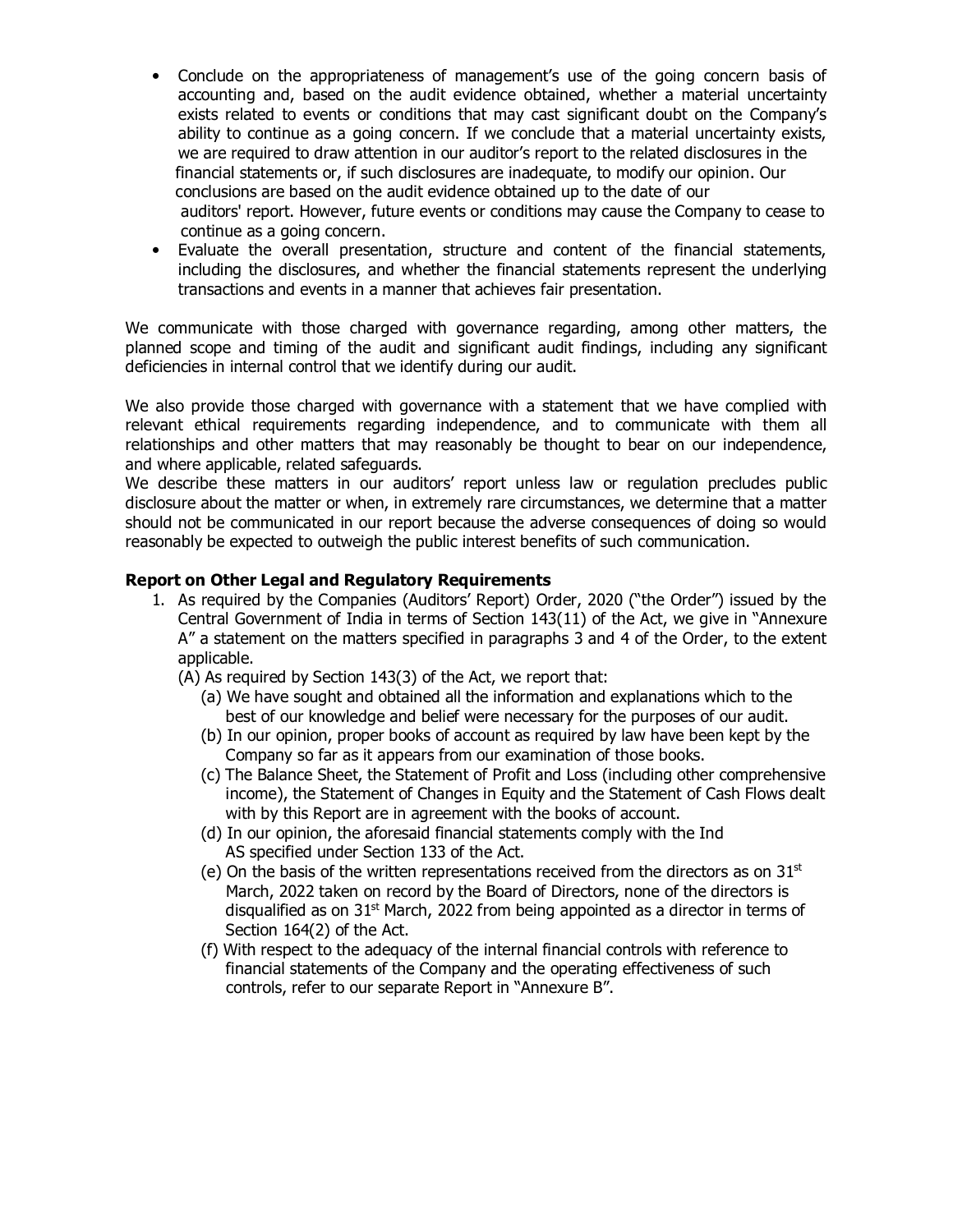(g) With respect to the matter to be included in the Auditors' Report under section 197(16) of the Act, as amended: In our opinion and according to the information and explanations given to us,

 no remuneration is paid by the Company to its directors during the current year in accordance with the provisions of Section 197 of the Act.

- (h) With respect to the other matters to be included in the Auditors' Report in accordance with Rule 11 of the Companies (Audit and Auditors) Rules, 2014, in our opinion and to the best of our information and according to the explanations given to us:
	- i. The Company does not have any pending litigations as at  $31<sup>st</sup>$  March, 2022 on its financial position in its financial statements;
	- ii. The Company did not have any long-term contracts including derivative contracts for which there were any material foreseeable losses; and
	- iii. There has been no delay in transferring amounts, required to be transferred, to the Investor Education and Protection Fund by the Company.
	- iv. (a)The Management has represented that, to the best of its knowledge and belief, no funds (which are material either individually or in the aggregate) have been advanced or loaned or invested ( either from borrowed funds or share premium or any other sources or kind of funds) by the Company to or in any other person or entity, including foreign entity ("Intermediaries"), with the understanding, whether recorded in writing or otherwise, that the Intermediary shall, whether, directly or indirectly lend or invest in other persons or entities identified in any manner whatsoever by or on behalf of the Company ("Ultimate Beneficiaries") or provide any guarantee, security or the like on behalf of the Ultimate Beneficiaries;
		- (b) The Management has represented, that, to the best of its knowledge and belief, no funds (which are material either individually or in the aggregate) have been received by the Company from any person or entity, including foreign entity ("Funding Parties"), with the understanding, whether recorded in writing or otherwise, that the Company shall, whether, directly or indirectly, lend or invest in other persons or entities identified in any manner whatsoever by or on behalf of the Funding Party ("Ultimate Beneficiaries") or provide any guarantee, security or the like on behalf of the Ultimate Beneficiaries;
		- (c) Based on the audit procedures that have been considered reasonable and appropriate in the circumstances, nothing has come to our notice that has caused us to believe that the representations under sub-clause (i) and (ii) of Rule 11 (e), as provided under (a) and (b) above, contain any material misstatement.
	- v. The company has not declared or paid any dividend during the year and has not proposed final dividend for the year.

 **For N.G.THAKRAR & CO. CHARTERED ACCOUNTANTS (FIRM REG. NO. 110907W)** 

 **UJWAL N. THAKRAR PARTNER MEMBERSHIP NO. 147392 PLACE: MUMBAI UDIN: 22147392AIUBAY6338** 

**DATE: 11TH MAY, 2022**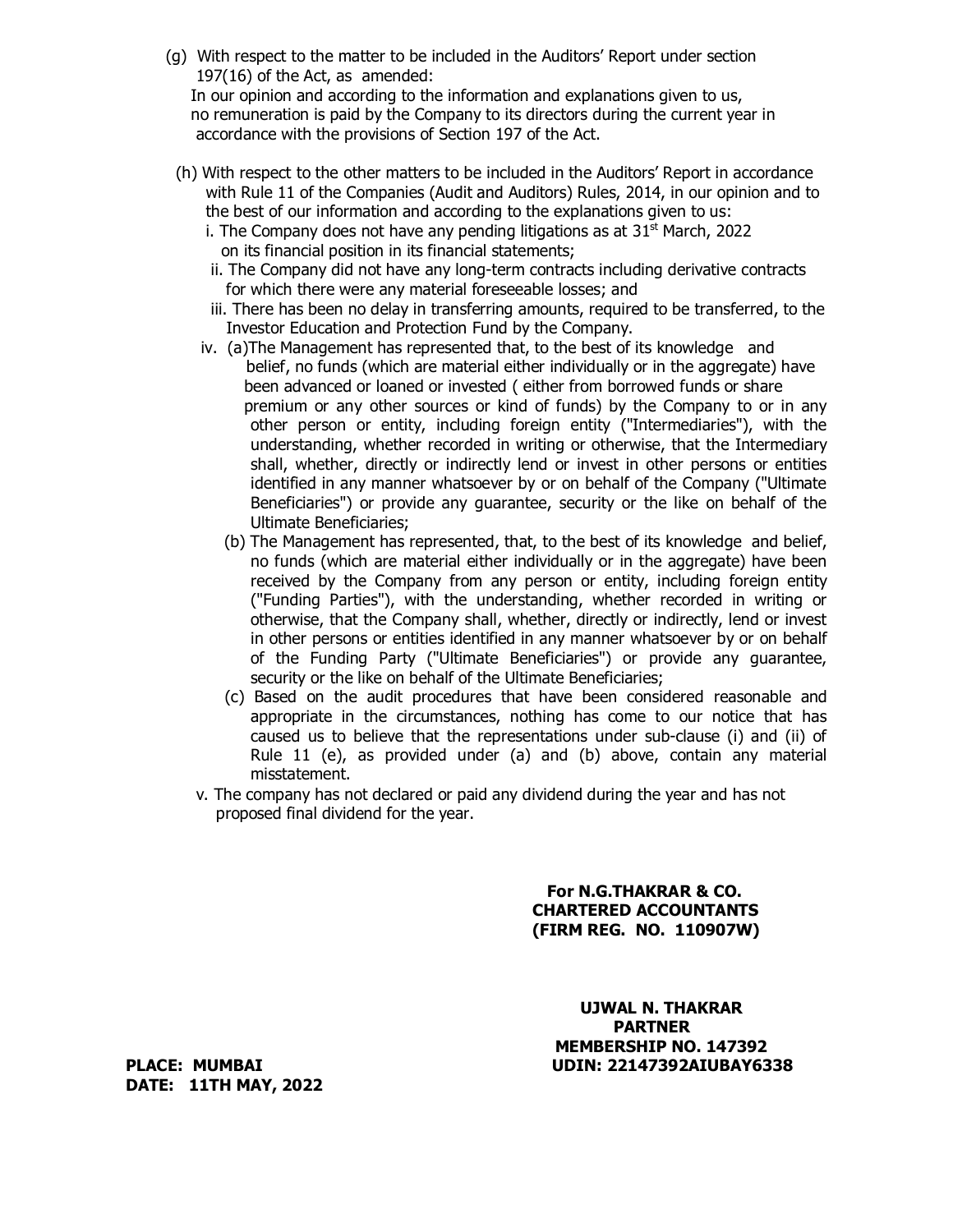# **Annexure - A to the Independent Auditors' Report**

The Annexure referred to in Independent Auditors' Report to the members of the Company on the financial statements for the year ended  $31<sup>st</sup>$  March 2022, we report that:

(i) According to the records of the Company and the information and explanations given to us, the

Company does not have any Property, Plant and Equipment & Intangible assets.

- (ii) According to the records of the Company and the information and explanations given to us, the Company does not have any inventories.
- (iii) During the year the company has not made any investments in, provided any guarantee or security or granted any loans or advances in the nature of loans, secured or unsecured, to companies, firms,Limited Liability Partnerships or any other parties.
- (iv) According to the records of the Company and the information and explanations given to us, there are no loans, investments, guarantees, and security within the meaning of the provisions of section 185 and 186 of the Companies Act, 2013.
- (v) In our opinion and according to the information and explanations given to us, the Company has not accepted any deposit or amounts which are deemed to be deposits from the public within the meaning of Section 73 to 76 of the Act, and the rules framed thereunder.
- (vi) In our opinion and according to the information and explanations given to us, the maintenance of cost records prescribed under Section 148 (1) of the Act, are not applicable to the Company.
- (vii) (a) As per the information given to us, during the year, the Company was not required to deposit any dues in respect of Provident Fund, Investor Education and Protection Fund, Employees' State Insurance, Income Tax, Sales Tax, Wealth Tax, Service Tax, Custom Duty, Excise Duty and/or Cess. Since the Company was not required to deposit these dues, the question of such undisputed dues remaining outstanding as at 31st March, 2022 for a period of more than six months, does not arise.
	- (b) As per the information given to us, as the Company was not required to deposit dues in respect of Sales Tax, Wealth Tax, Service Tax, Custom Duty, Excise Duty and Cess, the question of such disputed dues pending before any forum does not arise. There are no dues of Income Tax which have not been deposited on account of any dispute.
- (viii) There were no transactions relating to previously unrecorded income that have been surrendered or disclosed as income during the year in the tax assessments under the Income Tax Act, 1961 (43 of 1961).
- (ix) Based on our audit procedures and according to the information and explanations given by the management, and as per the records of the Company, during the year there were no loans or borrowings from any lender.
- (x) (a)The Company has not raised any money by way of initial public offer or further public offer (including debt instruments). (b) During the year, the Company has not made any preferential allotment or private placement of shares or convertible debentures (fully or partly or optionally) and hence reporting under clause  $3(x)(b)$  of the Order is not applicable.
- (xi) (a)No fraud by the Company and no material fraud on the Company has been noticed or reported during the year.
	- (b) No report under sub-section (12) of section 143 of the Companies Act has been filed in Form ADT-4 as prescribed under rule 13 of Companies (Audit and Auditors) Rules, 2014 with the Central Government, during the year.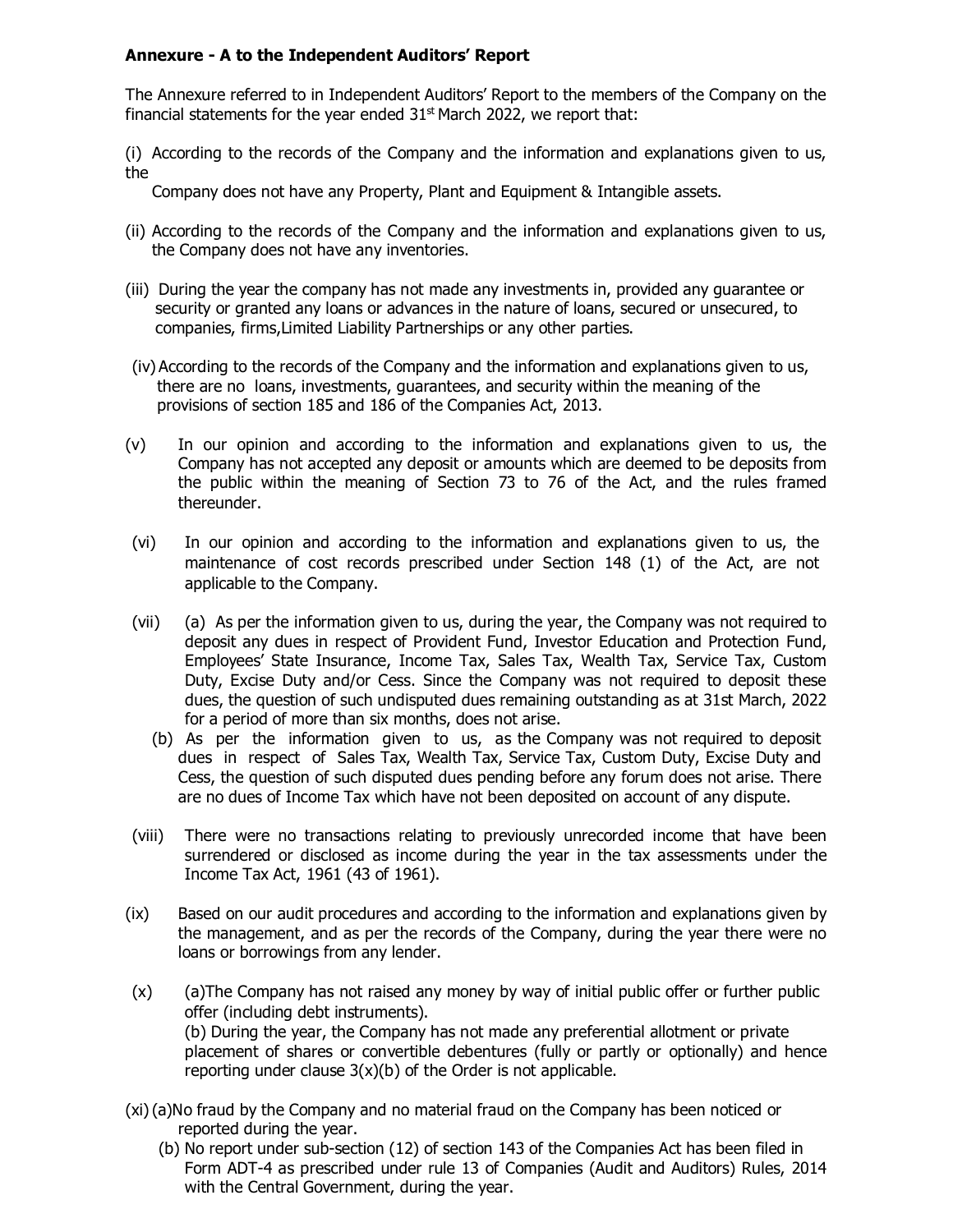- (c) As represented by the management, there are no whistle blower complaints received by the company during the year.
- (xii) In our opinion and according to the information and explanations given to us, the Company is not a nidhi company. Accordingly, paragraph 3(xii) of the Order is not applicable.
- (xiii) According to the information and explanations given to us and based on our examination of the records of the Company, transactions with the related parties are in compliance with sections 177 and 188 of the Act where applicable and details of such transactions have been disclosed in the financial statements as required by the applicable Indian Accounting Standards.
- (xiv) As per the records of the Company the provisions of Section 138 of the act is not applicable to the Company, hence the reporting under clause  $3(xiv)$  of the Order is not applicable.
- (xv) According to the information and explanations given to us and based on our examination of the records of the Company, the Company has not entered into non-cash transactions with directors or persons connected with him. Accordingly, paragraph 3(xv) of the Order is not applicable.
	- (xvi) (a)In our opinion, the Company is not required to be registered under section 45-IA of the Reserve Bank of lndia Act, 1934. Hence, reporting under clause 3(xvi)(a), (b) and (c) of the Order is not applicable.
		- (b)In our opinion, there is no core investment company within the Group (as defined in the Core Investment Companies (Reserve Bank) Directions, 2016) and accordingly reporting under clause 3(xvi)(d) of the Order is not applicable.
	- (xvii) The Company has incurred cash losses during the financial year(Rs.68,293) covered by our audit and the immediately preceding financial year(Rs.48,454).
	- (xviii) There has been no resignation of the statutory auditors of the Company during the year.
	- (xix) On the basis of the financial ratios, ageing and expected dates of realisation of financial assets and payment of financial liabilities, other information accompanying the financial statements and our knowledge of the Board of Directors and Management plans and based on our examination of the evidence supporting the assumptions, nothing has come to our attention, which causes us to believe that any material uncertainty exists as on the date of the audit report indicating that Company is not capable of meeting its liabilities existing at the date of balance sheet as and when they fall due within a period of one year from the balance sheet date. We, however, state that this is not an assurance as to the future viability of the Company. We further state that our reporting is based on the facts up to the date of the audit report and we neither give any guarantee nor any assurance that all liabilities falling due within a period of one year from the balance sheet date, will get discharged by the Company as and when they fall due.
	- (xx) As per the records of the Company the provisions of Section 135 of the act is not applicable to the Company, hence the reporting under clause  $3(xx)$  of the Order is not applicable.

# **For N.G.THAKRAR & CO. CHARTERED ACCOUNTANTS (FIRM REG. NO. 110907W)**

 **UJWAL N. THAKRAR PARTNER MEMBERSHIP NO. 147392 PLACE: Mumbai UDIN: 22147392AIUBAY6338** 

**DATE: 11th May, 2022**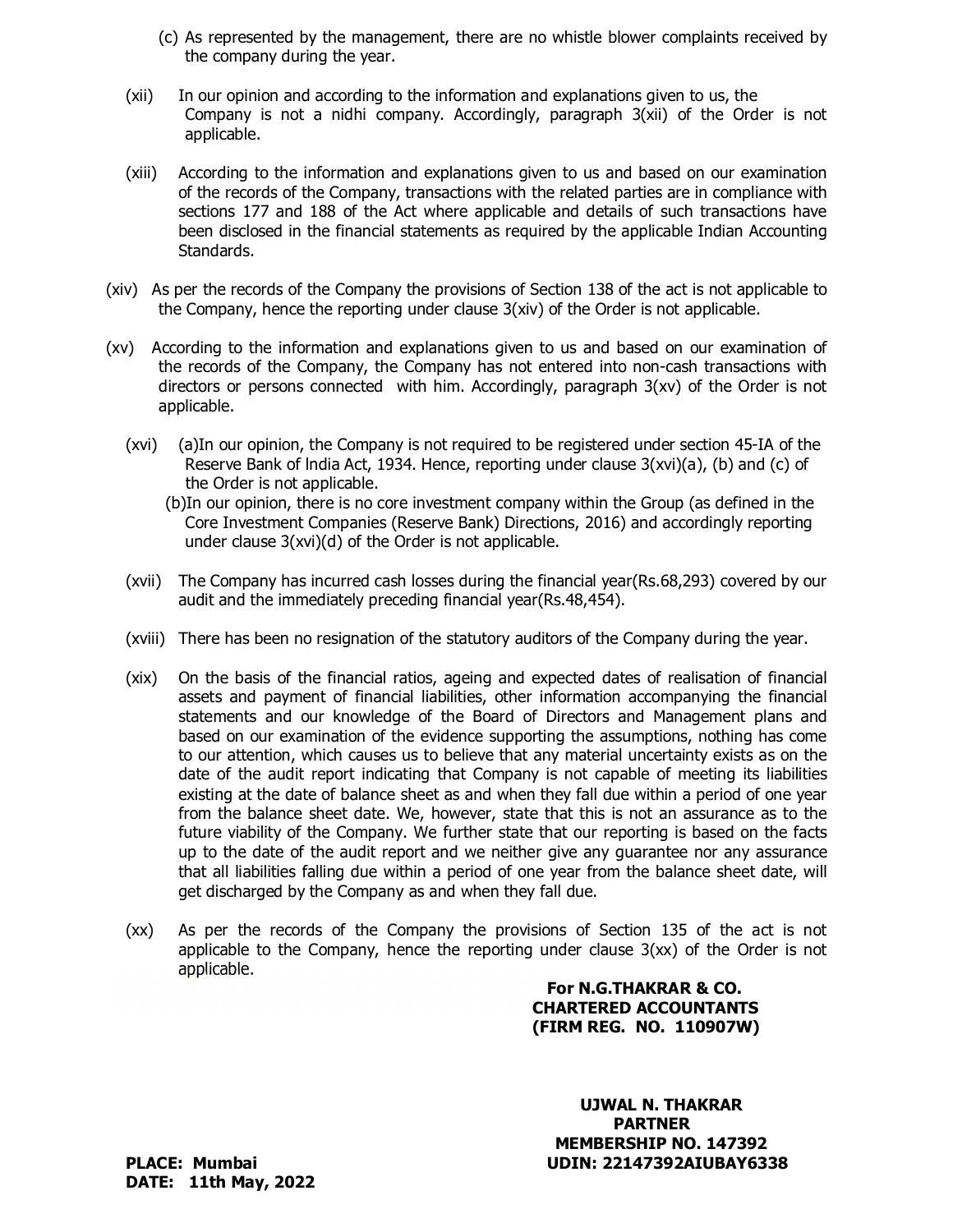# **Annexure - B to the Independent Auditors' Report**

# **Report on the Internal Financial Controls under Clause (i) of Sub-section 3 of Section 143 of the Companies Act, 2013 ("the Act")**

We have audited the internal financial controls over financial reporting of BKT Tyres Limited ("the Company") as of 31<sup>st</sup> March, 2022 in conjunction with our audit of the financial statements of the Company for the year ended on that date.

# **Management's Responsibility for Internal Financial Controls**

The Company's management is responsible for establishing and maintaining internal financial controls based on the internal control over financial reporting criteria established by the Company considering the essential components of internal control stated in the Guidance Note on Audit of Internal Financial Controls over Financial Reporting issued by the Institute of Chartered Accountants of India ('ICAI'). These responsibilities include the design, implementation and maintenance of adequate internal financial controls that were operating effectively for ensuring the orderly and efficient conduct of its business, including adherence to company's policies, the safeguarding of its assets, the prevention and detection of frauds and errors, the accuracy and completeness of the accounting records, and the timely preparation of reliable financial information, as required under the Act.

## **Auditors' Responsibility**

Our responsibility is to express an opinion on the Company's internal financial controls over financial reporting based on our audit. We conducted our audit in accordance with the Guidance Note on Audit of Internal Financial Controls over Financial Reporting (the "Guidance Note") and the Standards on Auditing, issued by ICAI and deemed to be prescribed under section 143(10) of the Companies Act, 2013, to the extent applicable to an audit of internal financial controls, both applicable to an audit of Internal Financial Controls and, both issued by the Institute of Chartered Accountants of India. Those Standards and the Guidance Note require that we comply with ethical requirements and plan and perform the audit to obtain reasonable assurance about whether adequate internal financial controls over financial reporting was established and maintained and if such controls operated effectively in all material respects.

Our audit involves performing procedures to obtain audit evidence about the adequacy of the internal financial controls system over financial reporting and their operating effectiveness. Our audit of internal financial controls over financial reporting included obtaining an understanding of internal financial controls over financial reporting, assessing the risk that a material weakness exists, and testing and evaluating the design and operating effectiveness of internal control based on the assessed risk. The procedures selected depend on the auditor's judgment, including the assessment of the risks of material misstatement of the financial statements, whether due to fraud or error.

We believe that the audit evidence we have obtained is sufficient and appropriate to provide a basis for our audit opinion on the Company's internal financial controls system over financial reporting.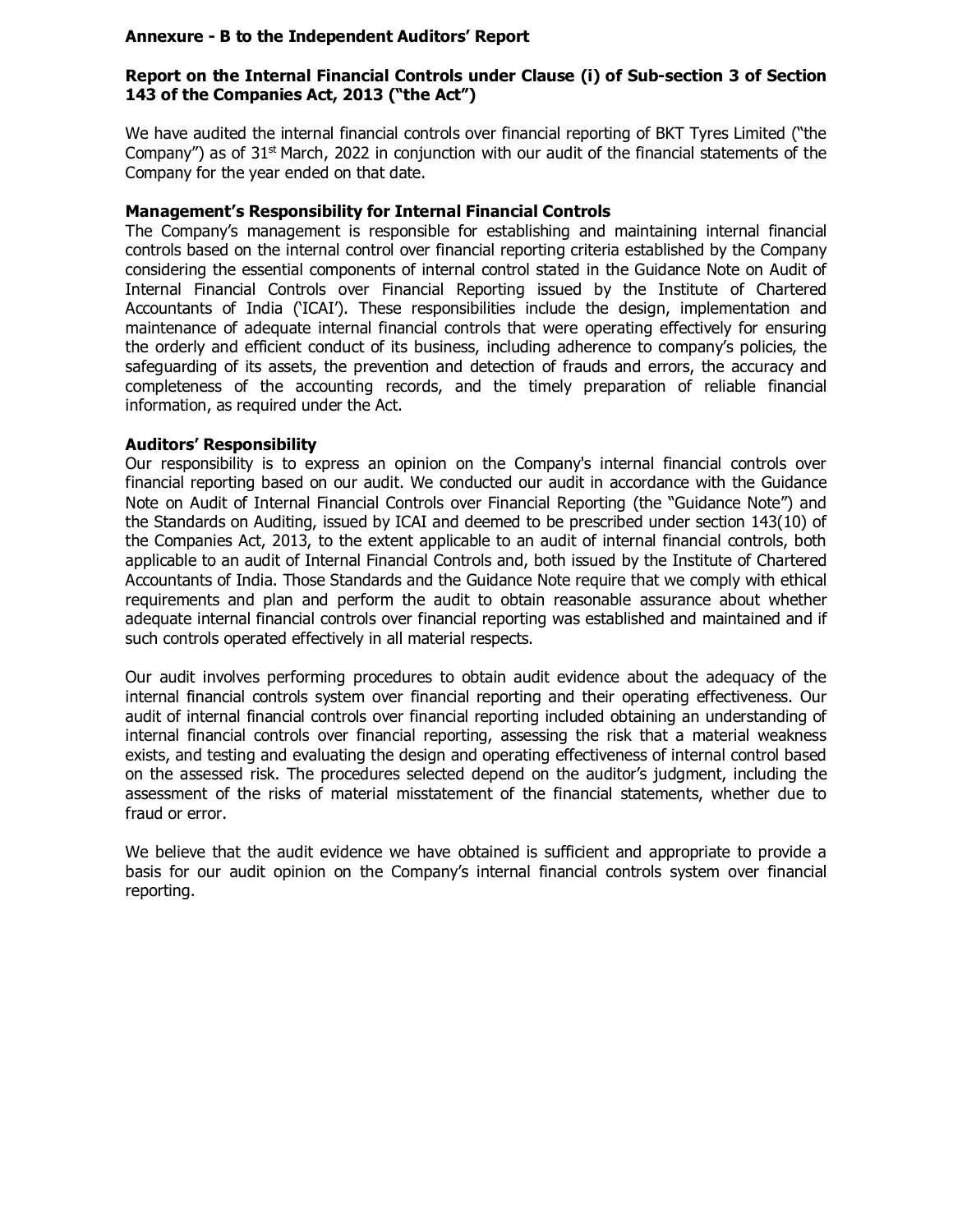# **Meaning of Internal Financial Controls over Financial Reporting**

A company's internal financial control over financial reporting is a process designed to provide reasonable assurance regarding the reliability of financial reporting and the preparation of financial statements for external purposes in accordance with generally accepted accounting principles. A company's internal financial control over financial reporting includes those policies and procedures that (1) pertain to the maintenance of records that, in reasonable detail, accurately and fairly reflect the transactions and dispositions of the assets of the company; (2) provide reasonable assurance that transactions are recorded as necessary to permit preparation of financial statements in accordance with generally accepted accounting principles, and that receipts and expenditures of the company are being made only in accordance with authorisations of management and directors of the company; and (3) provide reasonable assurance regarding prevention or timely detection of unauthorised acquisition, use, or disposition of the company's assets that could have a material effect on the financial statements.

# **Inherent Limitations of Internal Financial Controls Over Financial Reporting**

Because of the inherent limitations of internal financial controls over financial reporting, including the possibility of collusion or improper management override of controls, material misstatements due to error or fraud may occur and not be detected. Also, projections of any evaluation of the internal financial controls over financial reporting to future periods are subject to the risk that the internal financial control over financial reporting may become inadequate because of changes in conditions, or that the degree of compliance with the policies or procedures may deteriorate.

## **Opinion**

In our opinion, to the best of our information and according to the explanations given to us, the Company has, in all material respects, an internal financial controls with reference to financial statements as at  $31<sup>st</sup>$  March, 2022, based on the internal control over financial reporting criteria established by the Company considering the essential components of internal control stated in the Guidance Note on Audit of Internal Financial Controls Over Financial Reporting issued by the Institute of Chartered Accountants of India.

> **For N.G.THAKRAR & CO. CHARTERED ACCOUNTANTS (FIRM REG. NO. 110907W)**

 **UJWAL N. THAKRAR PARTNER MEMBERSHIP NO. 147392 PLACE: Mumbai UDIN: 22147392AIUBAY6338** 

**DATE: 11th May, 2022**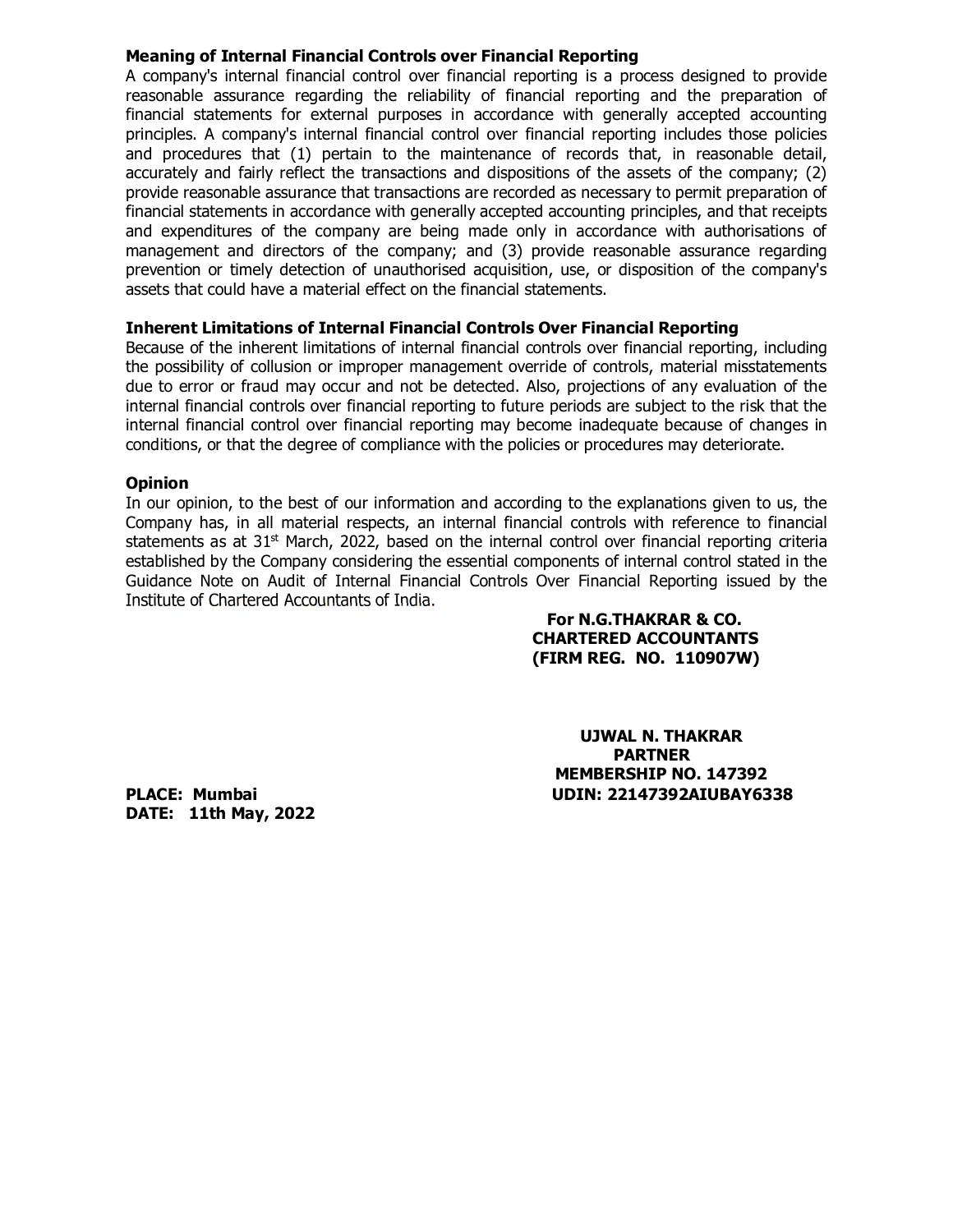|              |                | <b>BKT TYRES LIMITED</b>                                                   |                     |                                             |                        |
|--------------|----------------|----------------------------------------------------------------------------|---------------------|---------------------------------------------|------------------------|
|              |                | Balance Sheet as at 31 Mar, 2022                                           |                     |                                             | (Rupees)               |
|              |                | <b>PARTICULARS</b>                                                         | Note No.            | As at 31st Mar, 2022                        | As at 31st March, 2021 |
|              |                |                                                                            |                     |                                             |                        |
|              | <b>ASSETS</b>  |                                                                            |                     |                                             |                        |
|              |                | <b>1 NON-CURRENT ASSETS</b>                                                |                     |                                             |                        |
|              | (a)            | Income tax Assets (Net)                                                    | $\sqrt{2}$          | 4,260                                       | 4,260                  |
|              |                |                                                                            |                     | 4.260                                       | 4.260                  |
|              |                | <b>2 CURRENT ASSETS</b>                                                    |                     |                                             |                        |
|              | (a)            | <b>Fiancial Assets</b>                                                     |                     |                                             |                        |
|              |                | i) Cash and Cash Equivalents                                               | 3                   | 366,752                                     | 455,312                |
|              | (b)            | <b>Other Current Assets</b>                                                | $\overline{4}$      | $\mathbf{r}$                                | 15.732                 |
|              |                |                                                                            |                     |                                             |                        |
|              |                |                                                                            |                     | 366,752                                     | 471,044                |
|              |                |                                                                            |                     |                                             |                        |
|              |                | <b>TOTAL ASSETS</b>                                                        |                     | 371,012                                     | 475,304                |
|              |                |                                                                            |                     |                                             |                        |
| $\mathbf{I}$ |                | <b>EQUITY AND LIABILITIES</b>                                              |                     |                                             |                        |
|              | 1 EQUITY       |                                                                            |                     |                                             |                        |
|              | (a)            | Share Capital                                                              | 5                   | 500,000                                     | 500,000                |
|              | (b)            | Other Equity                                                               | 6                   | (138,989)                                   | (70,696)               |
|              |                |                                                                            |                     |                                             |                        |
|              |                | <b>TOTAL</b>                                                               |                     | 361,012                                     | 429,304                |
|              |                |                                                                            |                     |                                             |                        |
|              |                | <b>2 CURRENT LIABILITIES</b>                                               |                     |                                             |                        |
|              | (a)            | <b>Financial Lliabilites</b>                                               |                     |                                             |                        |
|              |                | i) Trade Payable                                                           |                     |                                             |                        |
|              |                | - Total outstanding due of Micro and Small Enterprise                      | $\tau$              |                                             |                        |
|              |                | - Total outstanding due of creditors Other than Micro and Small Enterprise |                     | 10,000                                      | 46,000                 |
|              |                |                                                                            |                     |                                             |                        |
|              |                |                                                                            |                     |                                             |                        |
|              |                |                                                                            |                     | 10,000                                      | 46,000                 |
|              |                | <b>TOTAL LIABILITES</b>                                                    |                     | 371,012                                     | 475,304                |
|              |                |                                                                            |                     |                                             |                        |
|              |                | NOTES FORMING PART OF THE FINANCIAL STATEMENTS                             | 1 TO 15             |                                             |                        |
|              |                |                                                                            |                     |                                             |                        |
|              |                |                                                                            |                     |                                             |                        |
|              |                | As per our report of even date attached                                    |                     | For and on behalf of the Board of Directors |                        |
|              |                | For N.G. THAKRAR & CO.                                                     |                     |                                             |                        |
|              |                | <b>Chartered Accountants</b>                                               |                     |                                             |                        |
|              |                | (Firm Reg. No.110907W)                                                     |                     |                                             |                        |
|              |                |                                                                            |                     | MADHU SUDAN BAJAJ                           | <b>Director</b>        |
|              |                |                                                                            |                     |                                             |                        |
|              |                |                                                                            |                     |                                             |                        |
|              |                | <b>UJWAL N. THAKRAR</b>                                                    |                     |                                             |                        |
|              | <b>Partner</b> |                                                                            |                     |                                             |                        |
|              |                | Membership No.147392                                                       |                     | <b>SUSHIL MISHRA</b>                        | <b>Director</b>        |
|              |                |                                                                            |                     |                                             |                        |
|              | Mumbai,        |                                                                            | Mumbai,             |                                             |                        |
|              |                | Dated: 11 May, 2022                                                        | Dated: 11 May, 2022 |                                             |                        |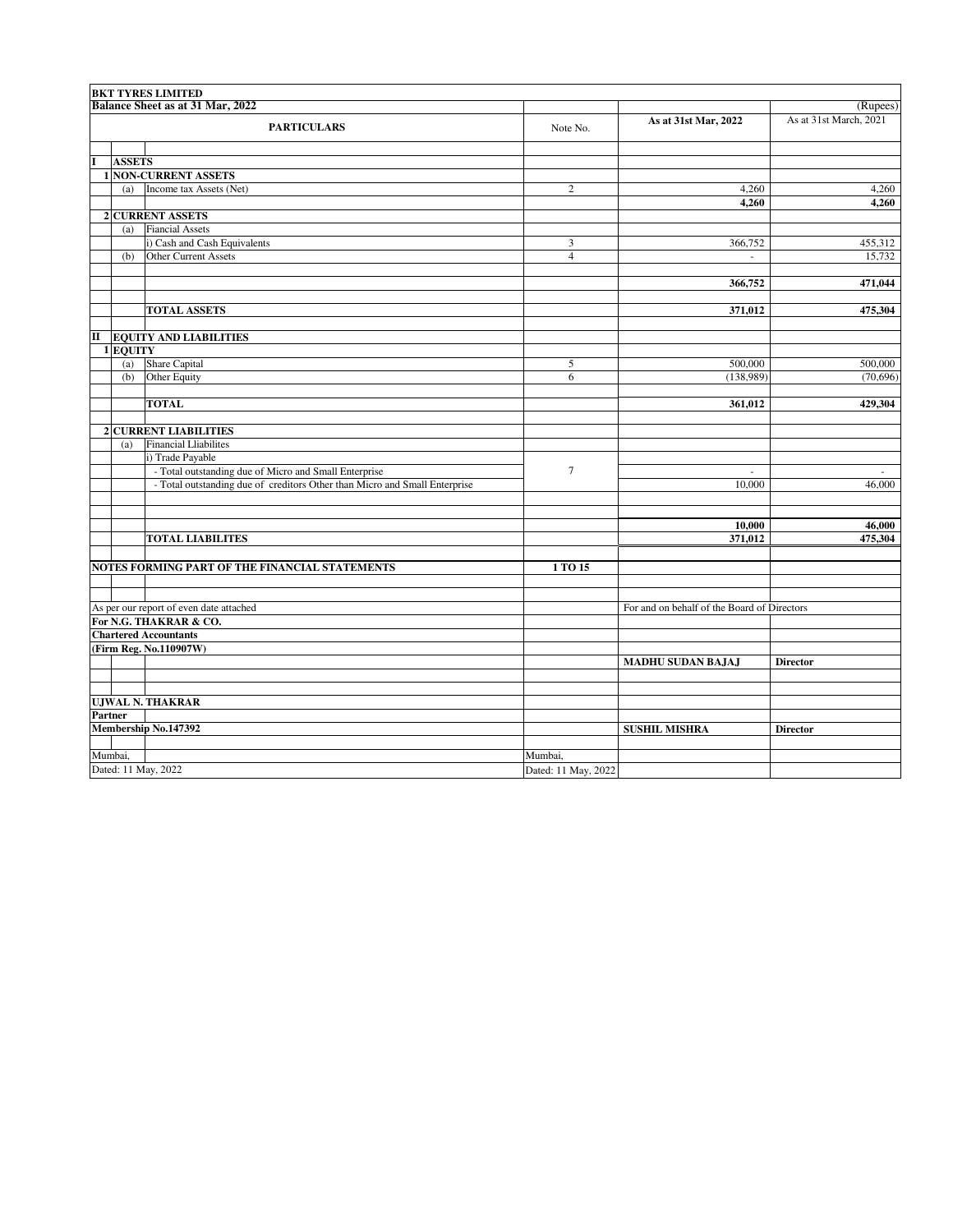|                    |              | <b>BKT TYRES LIMITED</b>                                         |                            |                                             |                          |
|--------------------|--------------|------------------------------------------------------------------|----------------------------|---------------------------------------------|--------------------------|
|                    |              | Statement of Profit and Loss for the period ended 31st Mar, 2022 |                            |                                             | (Rupees)                 |
| <b>PARTICULARS</b> |              | Note No.                                                         | Year Ended 31st March 2022 | Year Ended 31st March                       |                          |
|                    |              |                                                                  |                            |                                             | 2021                     |
|                    | I            | Revenue From Operations                                          |                            | $\overline{\phantom{a}}$                    | $\overline{\phantom{a}}$ |
|                    | $\mathbf{I}$ | Other Income                                                     |                            | ÷,                                          | ÷.                       |
|                    | Ш            | <b>Total Revenue (I+II)</b>                                      |                            | $\overline{a}$                              |                          |
|                    |              |                                                                  |                            |                                             |                          |
|                    | IV           | <b>Expenses:</b>                                                 |                            |                                             |                          |
|                    |              | <b>Finance Cost</b>                                              | 8                          | $\overline{\phantom{a}}$                    | $\sim$                   |
|                    |              | Other Expenses                                                   | 9                          | 68,293                                      | 48,454                   |
|                    |              | <b>Total Expenses</b>                                            |                            | 68,293                                      | 48,454                   |
|                    | V            | Loss Before Tax (III-IV)                                         |                            | (68, 293)                                   | (48, 454)                |
|                    | VI           | Tax Expense:                                                     |                            |                                             |                          |
|                    |              | Current tax                                                      |                            | $\sim$                                      | $\sim$                   |
|                    |              | Deferred tax                                                     |                            | $\overline{\phantom{a}}$                    | $\overline{\phantom{a}}$ |
|                    |              |                                                                  |                            |                                             |                          |
|                    | VII          | Loss for the period (V-VI)                                       |                            | (68, 293)                                   | (48, 454)                |
|                    |              |                                                                  |                            |                                             |                          |
|                    | <b>VIII</b>  | Earnings per equity share:                                       |                            |                                             |                          |
|                    |              | - Basic and Diluted                                              | 10                         | (1.37)                                      | (0.97)                   |
|                    |              | NOTES FORMING PART OF THE FINANCIAL STATEMENTS                   | 1 TO 15                    |                                             |                          |
|                    |              |                                                                  |                            |                                             |                          |
|                    |              |                                                                  |                            |                                             |                          |
|                    |              | As per our report of even date attached                          |                            | For and on behalf of the Board of Directors |                          |
|                    |              | For N.G. THAKRAR & CO.                                           |                            |                                             |                          |
|                    |              | <b>Chartered Accountants</b>                                     |                            |                                             |                          |
|                    |              | (Firm Reg. No.110907W)                                           |                            |                                             |                          |
|                    |              |                                                                  |                            | <b>MADHU SUDAN BAJAJ</b>                    | <b>Director</b>          |
|                    |              |                                                                  |                            |                                             |                          |
|                    |              | <b>UJWAL N. THAKRAR</b>                                          |                            |                                             |                          |
| <b>Partner</b>     |              |                                                                  |                            |                                             |                          |
|                    |              | Membership No.147392                                             |                            | <b>SUSHIL MISHRA</b>                        | <b>Director</b>          |
|                    |              |                                                                  |                            |                                             |                          |
| Mumbai,            |              |                                                                  | Mumbai,                    |                                             |                          |
|                    |              | Dated: 11 May, 2022                                              | Dated: 11 May, 2022        |                                             |                          |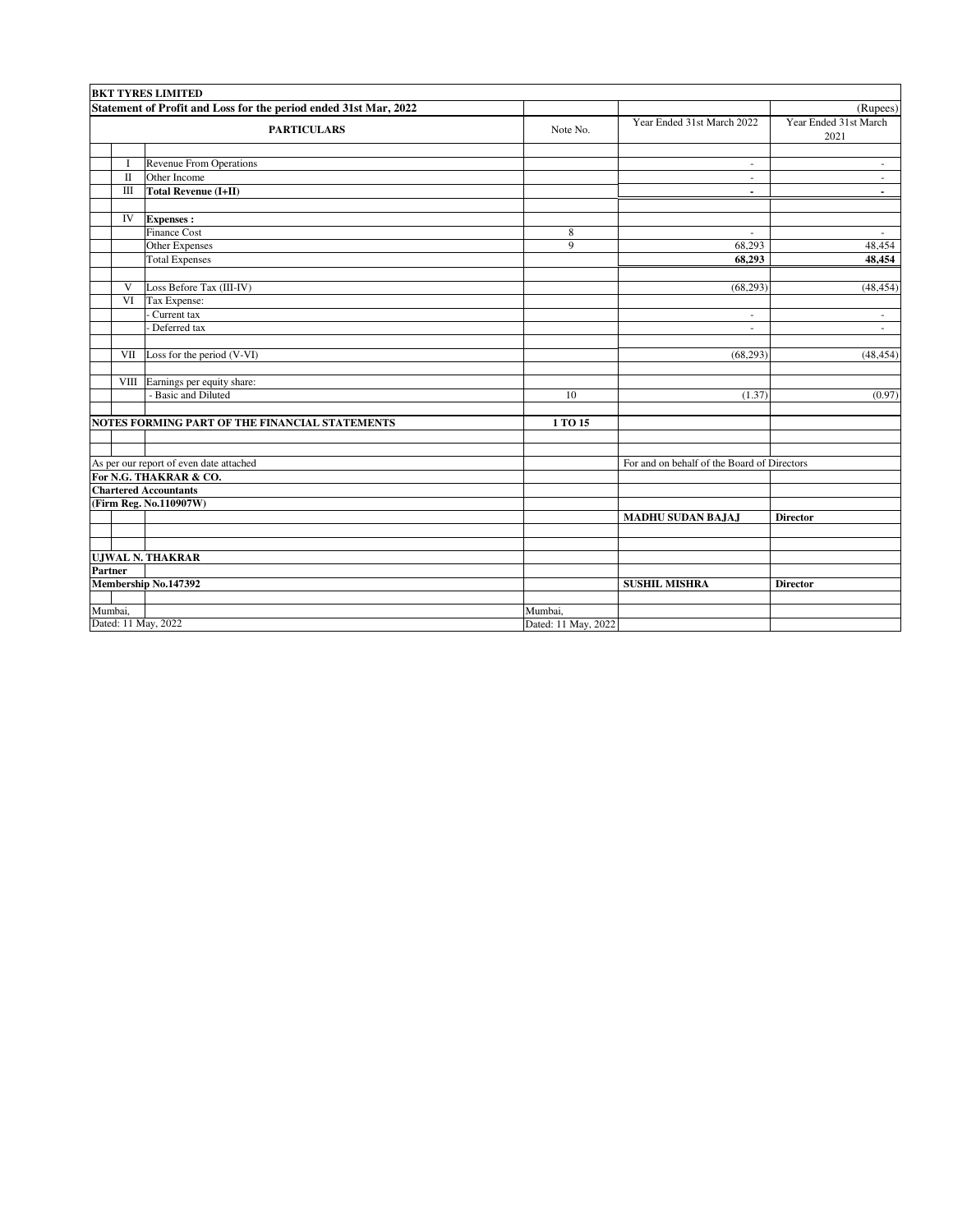|                | Statement of Changes in Equity for the period ended 31 March 2022                    |                     |                                             |                 |
|----------------|--------------------------------------------------------------------------------------|---------------------|---------------------------------------------|-----------------|
|                |                                                                                      |                     |                                             |                 |
|                | (a) Equity share capital                                                             |                     |                                             |                 |
|                |                                                                                      |                     | No. of Shares                               | <b>Rupees</b>   |
|                | Balance at the 1 April 2020                                                          |                     | 50,000                                      | 500,000         |
|                | Changes in equity share capital                                                      |                     |                                             |                 |
|                | Balance as at 31 March 2021                                                          |                     | 50,000                                      | 500,000         |
|                | Changes in equity share capital                                                      |                     |                                             |                 |
|                | Balance as at 31 March 2022                                                          |                     | 50,000                                      | 500,000         |
|                |                                                                                      |                     |                                             |                 |
|                | (b) Other Equity                                                                     |                     |                                             |                 |
|                |                                                                                      |                     | <b>Reserves and Surplus</b>                 |                 |
|                | <b>Particulars</b>                                                                   |                     | <b>Retained earnings</b>                    |                 |
|                | Balance as at 31 March 2020                                                          |                     | (22, 242)                                   |                 |
|                |                                                                                      |                     |                                             |                 |
|                | <b>Total Comprehensive</b>                                                           |                     |                                             |                 |
|                | Loss for the year                                                                    |                     | (48, 454)                                   |                 |
|                |                                                                                      |                     |                                             |                 |
|                | Balance as at 31 March 2021                                                          |                     | (70, 696)                                   |                 |
|                |                                                                                      |                     |                                             |                 |
|                | <b>Total Comprehensive</b>                                                           |                     |                                             |                 |
|                | Loss for the year                                                                    |                     | (68, 293)                                   |                 |
|                |                                                                                      |                     |                                             |                 |
|                | Balance as at 31 March 2022                                                          |                     | (138,989)                                   |                 |
|                |                                                                                      |                     |                                             |                 |
|                | <b>Retained earnings</b>                                                             |                     |                                             |                 |
|                | Retained earnings includes the Company's cumulative earnings and losses respectively |                     |                                             |                 |
|                |                                                                                      |                     |                                             |                 |
|                | As per our report of even date attached                                              |                     | For and on behalf of the Board of Directors |                 |
|                | For N.G. THAKRAR & CO.                                                               |                     |                                             |                 |
|                | <b>Chartered Accountants</b>                                                         |                     |                                             |                 |
|                | (Firm Reg. No.110907W)                                                               |                     |                                             |                 |
|                |                                                                                      |                     | <b>MADHU SUDAN BAJAJ</b>                    | <b>Director</b> |
|                |                                                                                      |                     |                                             |                 |
|                |                                                                                      |                     |                                             |                 |
|                | <b>UJWAL N. THAKRAR</b>                                                              |                     |                                             |                 |
| <b>Partner</b> |                                                                                      |                     |                                             |                 |
|                | Membership No.147392                                                                 |                     | <b>SUSHIL MISHRA</b>                        | <b>Director</b> |
|                |                                                                                      |                     |                                             |                 |
| Mumbai,        |                                                                                      | Mumbai,             |                                             |                 |
|                | Dated: 11 May, 2022                                                                  | Dated: 11 May, 2022 |                                             |                 |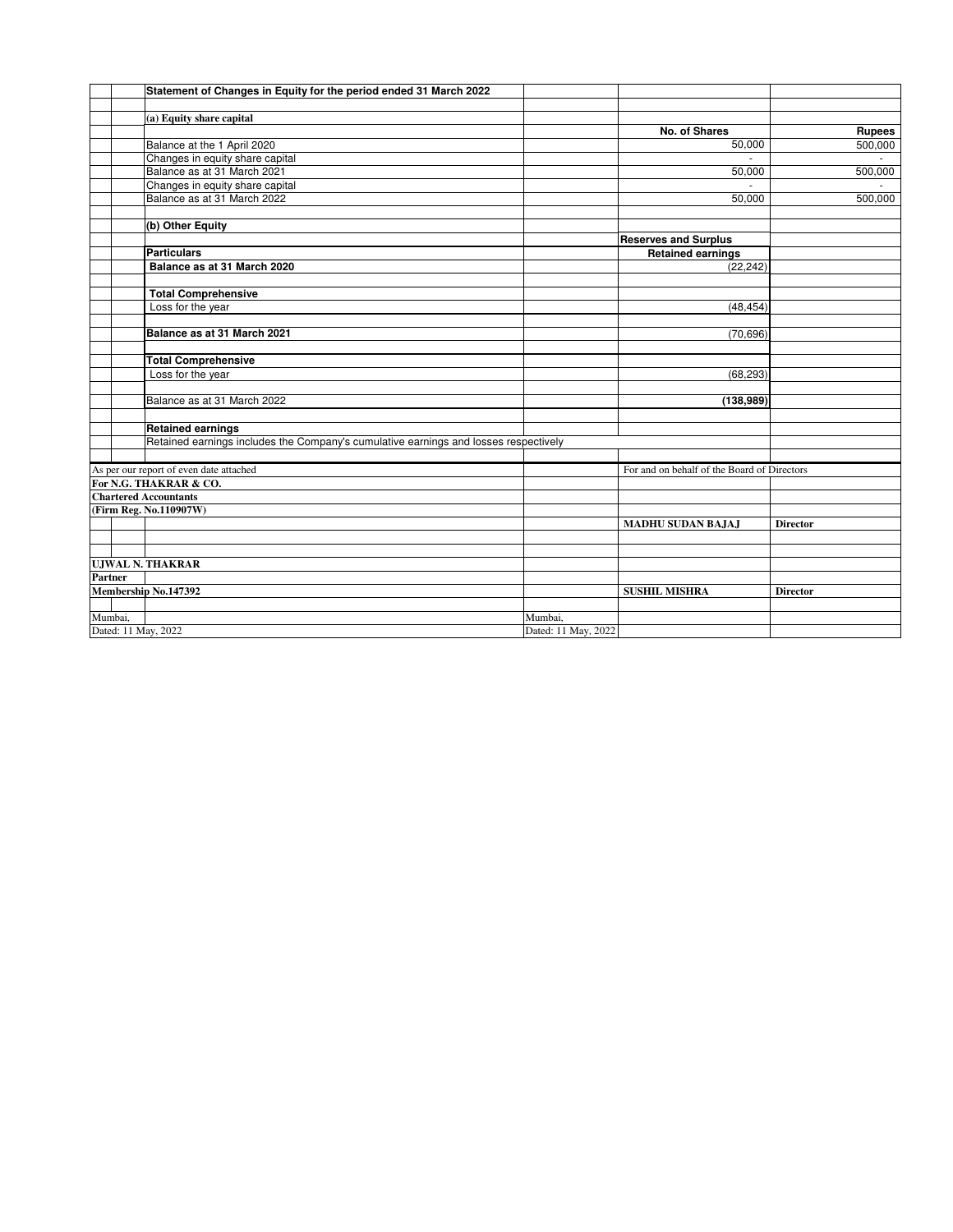| <b>BKT TYRES LIMITED</b>                                   |                                             |                               |
|------------------------------------------------------------|---------------------------------------------|-------------------------------|
| <b>CASH FLOW STATEMENT FOR YEAR ENDED 31st March, 2022</b> |                                             |                               |
|                                                            | <b>Year Ended 31st March</b><br>2022        | Year Ended 31st March<br>2021 |
|                                                            | <b>Rupees</b>                               | Rupees                        |
|                                                            | <b>Un-audited</b>                           | Audited                       |
| A. CASH FLOW FROM OPERATING ACTIVITIES :                   |                                             |                               |
| Net Profit before tax                                      | (68, 293)                                   | (48, 454)                     |
| Adjustment for:                                            |                                             |                               |
| Trade and other receivables                                | 15,732                                      |                               |
| <b>Trade Payables</b>                                      | (36,000)                                    | 30,000                        |
| Other Current Liabiliites                                  |                                             |                               |
| Cash generated/(used) from operations                      | (88, 561)                                   | (18, 454)                     |
| Direct Taxes paid                                          |                                             |                               |
| Net cash generated /(used) from Operating Activities       | (88, 561)                                   | (18, 454)                     |
| <b>B. CASH FLOW FROM INVESTING ACTIVITIES :</b>            |                                             |                               |
| Inter Corporate Loan Recived                               |                                             |                               |
| Inter Corporate Loan Paid                                  |                                             |                               |
| Net cash generated / (used) from Investing Activities      |                                             |                               |
| C. CASH FLOW FROM FINANCING ACTIVITIES :                   |                                             |                               |
| Fianance Cost Paid                                         |                                             |                               |
| Net Cash generated / (used) from Financing Activities      |                                             |                               |
| Net increase /(decrease) in cash and cash equivalent       | (88, 561)                                   | (18, 454)                     |
| Cash and cash equivalent as at the begning of the year     | 455,312                                     | 473,766                       |
| Cash and cash equivalent as at the end of the year         | 366,752                                     | 455,312                       |
| As per our report of even date attached                    |                                             |                               |
| For N.G. THAKRAR & CO.                                     | For and on behalf of the Board of Directors |                               |
| <b>Chartered Accountants</b>                               |                                             |                               |
| (Firm Reg. No.110907W)                                     |                                             |                               |
|                                                            | <b>MADHU SUDAN BAJAJ</b>                    | <b>Director</b>               |
| <b>UJWAL N. THAKRAR</b>                                    |                                             |                               |
| Partner                                                    |                                             |                               |
| Membership No.147392                                       |                                             |                               |
|                                                            | <b>SUSHIL MISHRA</b>                        | <b>Director</b>               |
| Mumbai,                                                    | Mumbai,                                     |                               |
| Dated: 11 May, 2022                                        | Dated: 11 May, 2022                         |                               |
|                                                            |                                             |                               |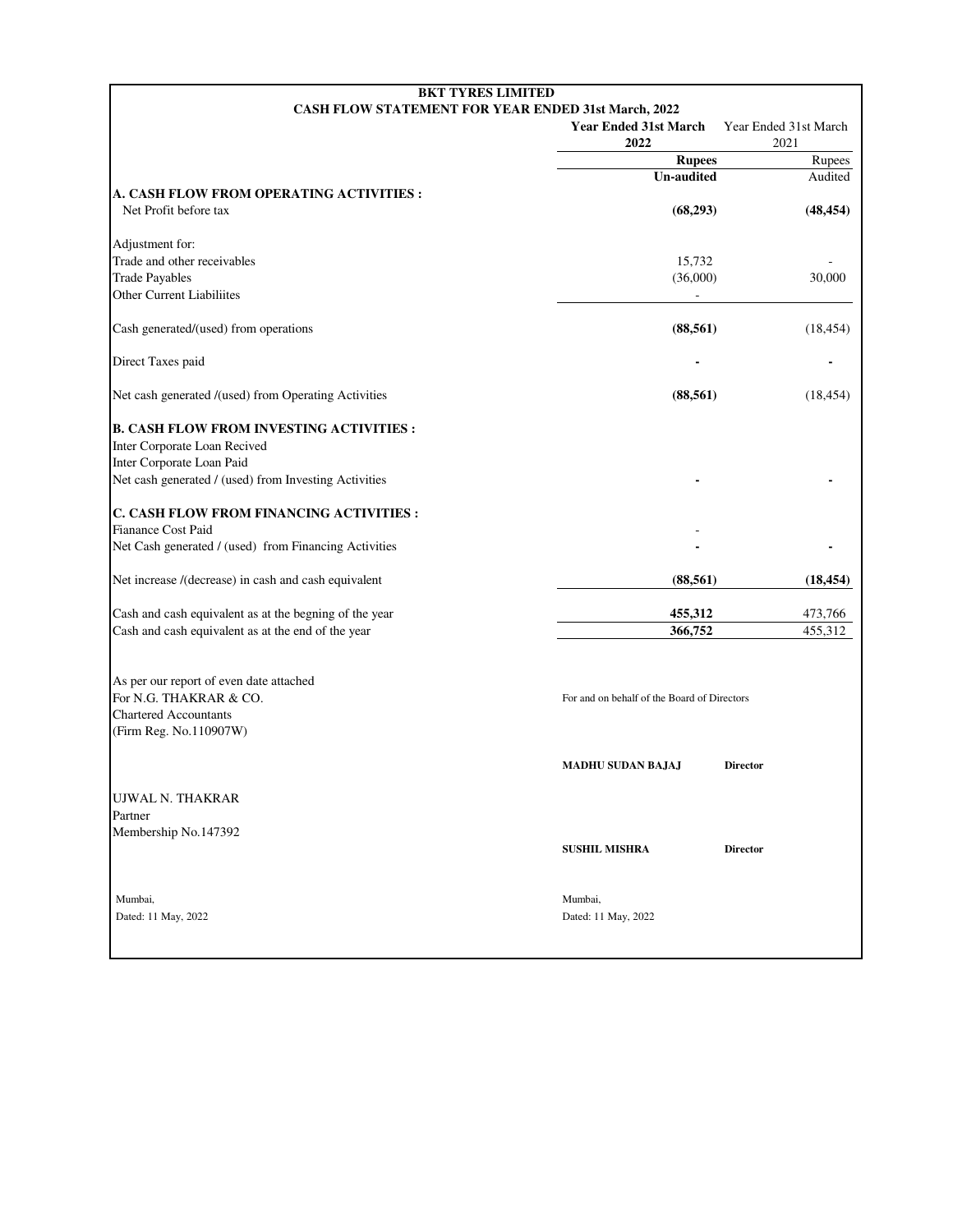# **1(a) General information**

BKT Tyres Limited ('the Company') is a limited company incorporated and domiciled in India and has its registered office at BKT House, C-15, Trade world, Kamala Mill Compound, Lower Parel, Mumbai -13, Maharashtra, India.

# **1(b) Significant Accounting policies**

## **(a) Basis of preparation**

(i) The financial statements have been prepared in compliance with Indian Accounting Standards (Ind AS) notified under Section 133 of the Companies Act, 2013 (the Act) [Companies (Indian Accounting Standards) Rules, 2015] and other relevant provisions of the Act.

(ii) The financial statements have been prepared on the historical cost basis: Financial instruments measured at fair value through profit and loss

## **(b) Cash and cash equivalents**

For the purpose of presentation in the statement of cash flows, cash and cash equivalents includes cash on hand and Balances with Banks.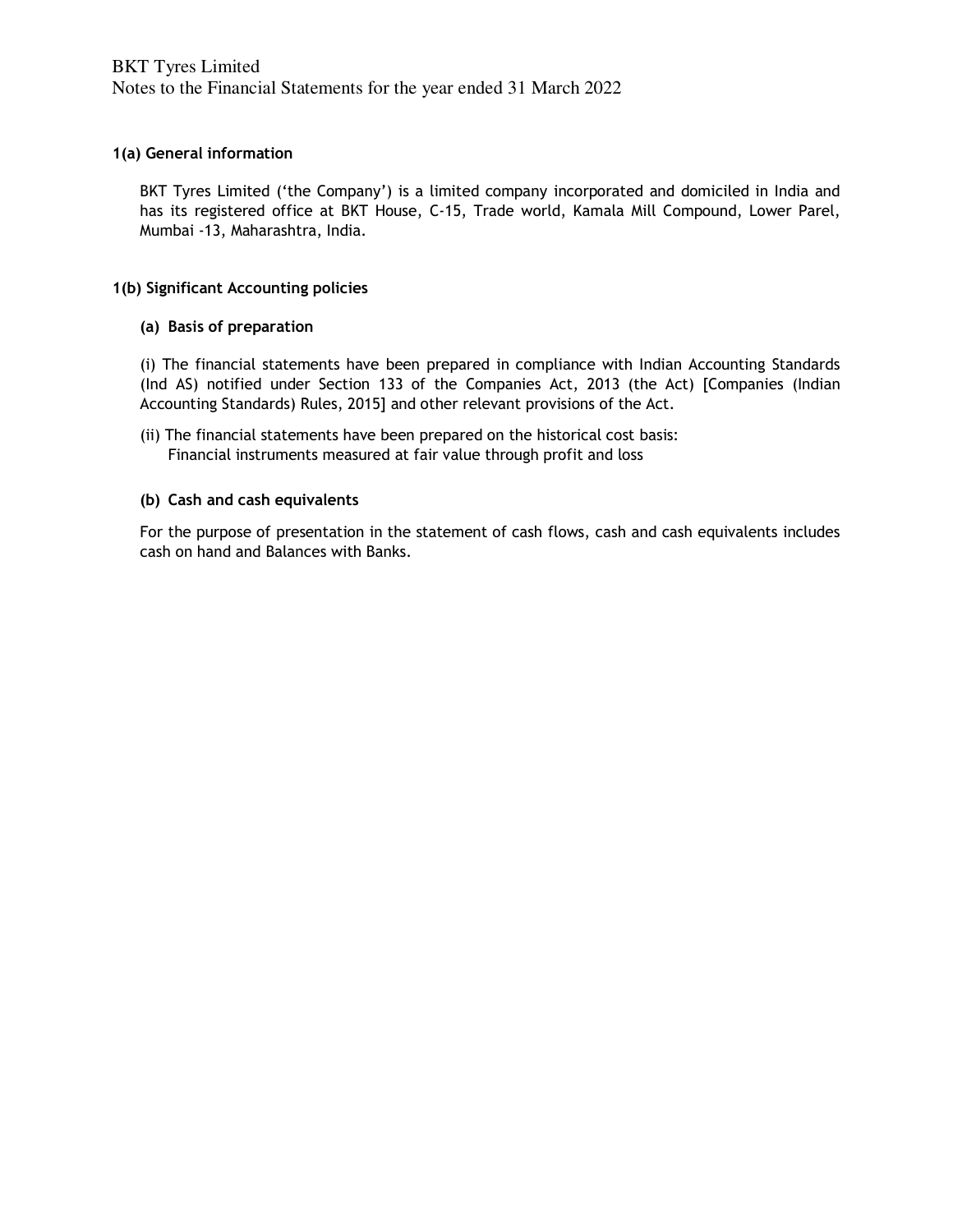|                                                |                  |                                                                                                                  |  |                            | (Rupees)                     |  |
|------------------------------------------------|------------------|------------------------------------------------------------------------------------------------------------------|--|----------------------------|------------------------------|--|
| NOTES FORMING PART OF THE FINANCIAL STATEMENTS |                  |                                                                                                                  |  |                            |                              |  |
|                                                | <b>NOTE NO.2</b> |                                                                                                                  |  | As at 31st Mar, 2022       | As at 31st March, 2021       |  |
|                                                |                  | <b>INCOME TAX ASSETS(NET)</b>                                                                                    |  |                            |                              |  |
|                                                |                  | Advance Payments of Taxes and Tax deducted at source(Net of Provisions)                                          |  | 4,260                      | 4,260                        |  |
|                                                |                  |                                                                                                                  |  | 4,260                      | 4,260                        |  |
|                                                |                  |                                                                                                                  |  |                            |                              |  |
|                                                | <b>NOTE NO.3</b> |                                                                                                                  |  | As at 31st Mar, 2022       | As at 31st March, 2021       |  |
|                                                |                  | <b>Cash and Cash Equivalents:</b>                                                                                |  |                            |                              |  |
|                                                |                  | Balances with banks                                                                                              |  | 365,881                    | 454,041                      |  |
|                                                |                  | -Cash on hand                                                                                                    |  | 871                        | 1,271                        |  |
|                                                |                  |                                                                                                                  |  | 366,752                    | 455,312                      |  |
|                                                |                  |                                                                                                                  |  |                            |                              |  |
|                                                | <b>NOTE NO.4</b> |                                                                                                                  |  | As at 31st Mar, 2022       | As at 31st March, 2021       |  |
|                                                |                  | <b>OTHER CURRENT ASSETS</b>                                                                                      |  |                            |                              |  |
|                                                |                  | Prepaid Expenses                                                                                                 |  | $\overline{\phantom{a}}$   | 15,732                       |  |
|                                                |                  |                                                                                                                  |  |                            |                              |  |
|                                                |                  |                                                                                                                  |  | $\blacksquare$             | 15,732                       |  |
|                                                |                  |                                                                                                                  |  |                            |                              |  |
|                                                |                  |                                                                                                                  |  | As at 31st Mar, 2022       | As at 31st March, 2021       |  |
|                                                | <b>NOTE NO.5</b> |                                                                                                                  |  |                            |                              |  |
|                                                |                  | <b>SHARE CAPITAL</b><br>Authorised:                                                                              |  |                            |                              |  |
|                                                |                  | 50,000 Equity Shares of Rs.10 each                                                                               |  | 500,000                    | 500,000                      |  |
|                                                |                  |                                                                                                                  |  | 500,000                    | 500,000                      |  |
|                                                |                  |                                                                                                                  |  |                            |                              |  |
|                                                |                  | Issued Subscribed and fully paid up:<br>50,000 Equity Shares of Rs.10 each                                       |  | 500,000                    | 500,000                      |  |
|                                                |                  |                                                                                                                  |  | 500,000                    | 500,000                      |  |
|                                                |                  | (All the above Equity Shares are held by the Holding                                                             |  |                            |                              |  |
|                                                |                  | Company viz. Balkrishna Industries Limited and its nominees.)                                                    |  |                            |                              |  |
|                                                |                  | Terms/rights attached to equity shares:                                                                          |  |                            |                              |  |
|                                                |                  |                                                                                                                  |  |                            |                              |  |
|                                                |                  | All the Equity Shares have equal rights in respect of distribution of dividends and the<br>repayment of capital. |  |                            |                              |  |
|                                                | <b>NOTE NO.6</b> |                                                                                                                  |  | As at 31st Mar, 2022       | As at 31st March, 2021       |  |
|                                                |                  | <b>OTHER EQUITY</b>                                                                                              |  |                            |                              |  |
|                                                |                  | <b>Retained Ernings</b>                                                                                          |  |                            |                              |  |
|                                                |                  | <b>Opening Balance</b><br>Add: Net Profit / (Loss) for the period                                                |  | (70,696)<br>(68, 293)      | (22, 242)<br>(48, 454)       |  |
|                                                |                  | Add: Income Tax of Earlier Years                                                                                 |  |                            |                              |  |
|                                                |                  | <b>Closing Balance</b>                                                                                           |  | (138,989)                  | (70.696)                     |  |
|                                                | <b>NOTE NO.7</b> |                                                                                                                  |  |                            |                              |  |
|                                                |                  | <b>TRADE PAYABLES</b>                                                                                            |  | As at 31st Mar, 2022       | As at 31st March, 2021       |  |
|                                                |                  | Trade Payables due to:                                                                                           |  |                            |                              |  |
|                                                |                  | - Total outstanding due of Micro and Small Enterprise                                                            |  | $\overline{\phantom{a}}$   | $\sim$                       |  |
|                                                |                  | Total outstanding due of creditors Other than Micro and Small Enterprise                                         |  | 10,000<br>10,000           | 46,000<br>46,000             |  |
|                                                |                  | As at 31st March, 2022, there are no Micro, Small and Medium Enterprises, as defined                             |  |                            |                              |  |
|                                                |                  | in the Micro, Small, Medium Enterprises Development Act, 2006, to whom the                                       |  |                            |                              |  |
|                                                |                  | Company owes dues on account of principal amount together with interest and                                      |  |                            |                              |  |
|                                                |                  | accordingly no additional disclosures have been made.                                                            |  |                            |                              |  |
|                                                | <b>NOTE NO.8</b> |                                                                                                                  |  | As at 31st Mar, 2022       | As at 31st March, 2021       |  |
|                                                |                  | <b>FINANCE COST</b>                                                                                              |  |                            |                              |  |
|                                                |                  | Interest on Inter Corporate Deposit                                                                              |  | $\overline{\phantom{a}}$   | $\overline{\phantom{a}}$     |  |
|                                                |                  |                                                                                                                  |  | $\overline{\phantom{a}}$   | $\sim$                       |  |
|                                                |                  |                                                                                                                  |  |                            |                              |  |
|                                                | <b>NOTE NO.9</b> |                                                                                                                  |  | Year Ended 31st March 2022 | <b>Year Ended 31st March</b> |  |
|                                                |                  |                                                                                                                  |  |                            | 2021                         |  |
|                                                |                  | <b>OTHER EXPENSES:</b><br>Filing Fees / charges                                                                  |  | 16,132                     | 400                          |  |
|                                                |                  | Legal and Professional charges                                                                                   |  | 51,500                     | 47,800                       |  |
|                                                |                  | <b>Bank Charges</b>                                                                                              |  | 661                        | 254                          |  |
|                                                |                  |                                                                                                                  |  | 68,293                     | 48,454                       |  |
|                                                |                  |                                                                                                                  |  |                            |                              |  |
|                                                |                  |                                                                                                                  |  |                            |                              |  |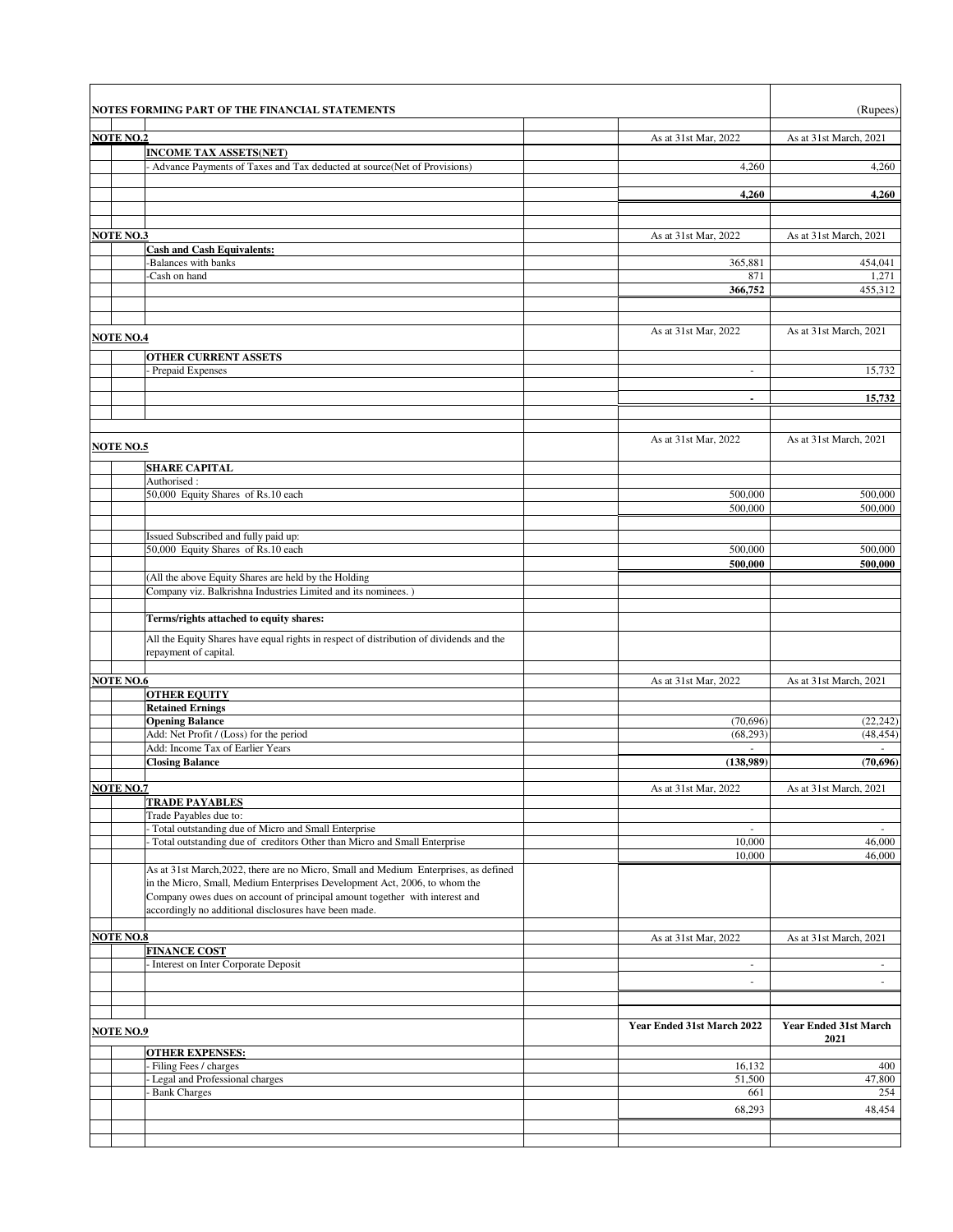| <b>NOTE NO.10</b> |                   |                                                                         |  |                            |                              |
|-------------------|-------------------|-------------------------------------------------------------------------|--|----------------------------|------------------------------|
|                   |                   | <b>Earning Per Share (EPS)</b>                                          |  |                            | (Rupees)                     |
|                   |                   |                                                                         |  |                            |                              |
|                   |                   |                                                                         |  | Year Ended 31st March 2022 | <b>Year Ended 31st March</b> |
|                   |                   |                                                                         |  |                            | 2021                         |
|                   |                   |                                                                         |  |                            |                              |
|                   |                   | Loss After Tax                                                          |  | (68,293)                   | (48, 454)                    |
|                   |                   |                                                                         |  |                            |                              |
|                   |                   | Number of Equity Shares outstanding for Basic/Diluted Earning Per Share |  | 50,000                     | 50,000                       |
|                   |                   |                                                                         |  |                            |                              |
|                   |                   | Nominal Value of Equity Shares (in Rupees)                              |  | 10                         | 10                           |
|                   |                   | Earning Per Share Basic/Diluted                                         |  | (1.37)                     | (0.97)                       |
|                   |                   |                                                                         |  |                            |                              |
|                   | <b>NOTE NO.11</b> |                                                                         |  |                            |                              |
|                   |                   | <b>Payment to Auditors</b>                                              |  |                            |                              |
|                   |                   | <b>Statutory Auditors</b>                                               |  |                            |                              |
|                   |                   | - Audit Fees                                                            |  | 10,000                     | 10,000                       |
|                   |                   |                                                                         |  |                            |                              |
|                   |                   |                                                                         |  |                            |                              |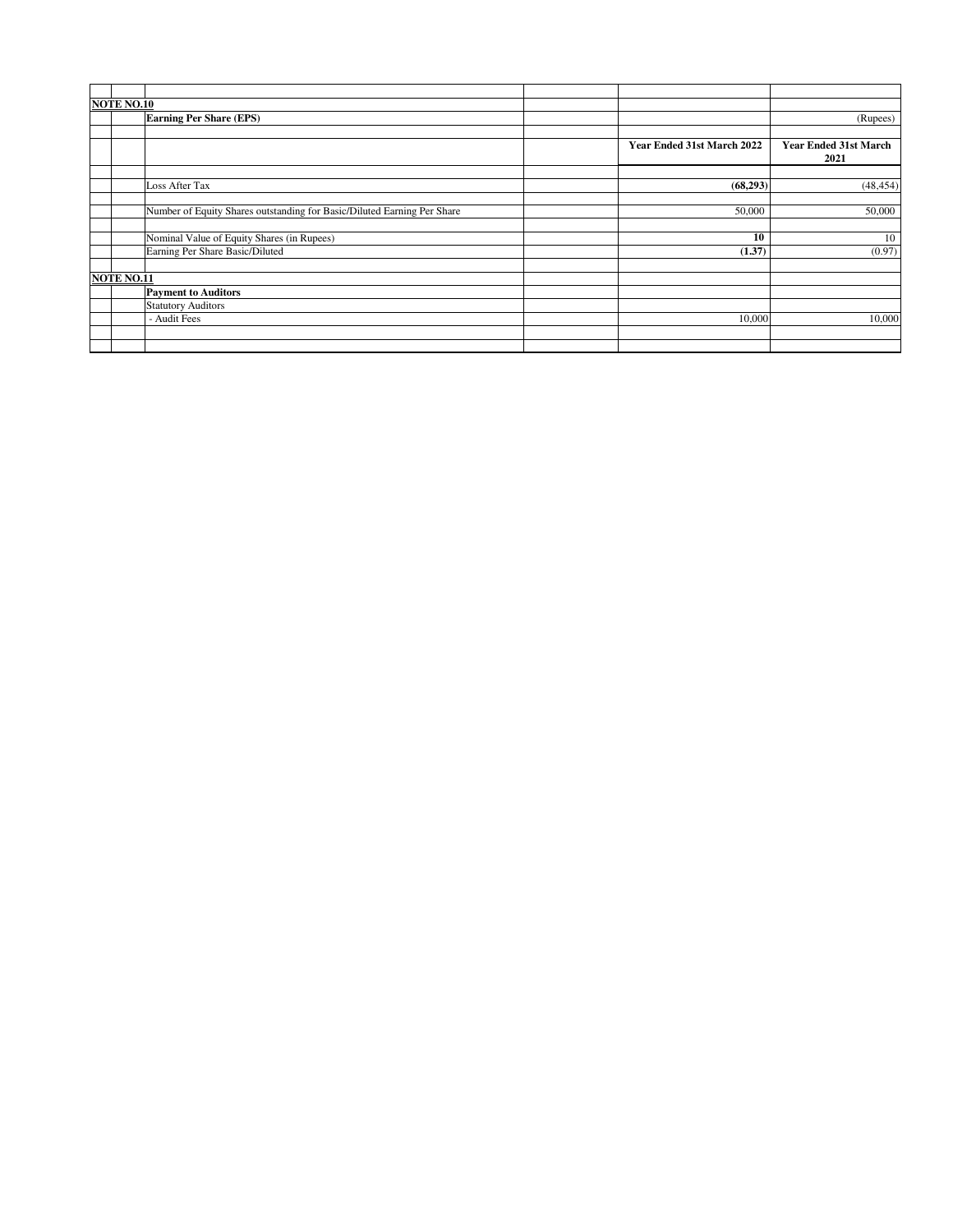|  | <b>NOTE NO.12</b> |                                             |                                        |                                                            |                          |                          |                          |                                                  |
|--|-------------------|---------------------------------------------|----------------------------------------|------------------------------------------------------------|--------------------------|--------------------------|--------------------------|--------------------------------------------------|
|  |                   | Trade Payable Ageing as at 31st March, 2022 |                                        |                                                            |                          |                          |                          |                                                  |
|  |                   |                                             |                                        | Outstanding for following periods from due date of payment |                          |                          |                          |                                                  |
|  |                   |                                             |                                        |                                                            |                          |                          | Total                    |                                                  |
|  |                   | <b>Particulars</b>                          | Less then 1 years                      | 1-2 years                                                  | 2-3 Years                | More than 3<br>Years     |                          |                                                  |
|  |                   | <b>Trade Pavable</b>                        |                                        |                                                            |                          |                          |                          |                                                  |
|  |                   | <b>MSME</b>                                 | $\sim$                                 | $\sim$                                                     | $\sim$                   | $\overline{\phantom{a}}$ | $\sim$                   |                                                  |
|  |                   | <b>Others</b>                               | 10,000                                 | $\overline{\phantom{a}}$                                   | ×.                       | $\sim$                   | 10,000                   |                                                  |
|  |                   | <b>Dispute due MSME</b>                     | $\sim$                                 | $\sim$                                                     | $\sim$                   | $\overline{\phantom{a}}$ | $\sim$                   |                                                  |
|  |                   | <b>Dispute due Others</b>                   | $\sim$                                 | $\sim$                                                     | $\sim$                   | $\sim$                   | $\overline{\phantom{a}}$ |                                                  |
|  |                   |                                             |                                        |                                                            |                          |                          |                          |                                                  |
|  |                   | Trade Pavable Ageing as at 31st March, 2021 |                                        |                                                            |                          |                          |                          |                                                  |
|  |                   |                                             |                                        | Outstanding for following periods from due date of payment |                          |                          |                          |                                                  |
|  |                   | <b>Particulars</b>                          | Less then 1 years                      | 1-2 years                                                  | 2-3 Years                | More than 3              | Total                    |                                                  |
|  |                   |                                             |                                        |                                                            |                          | Years                    |                          |                                                  |
|  |                   | <b>Trade Payable</b>                        |                                        |                                                            |                          |                          |                          |                                                  |
|  |                   | <b>MSME</b>                                 |                                        | ÷                                                          | $\sim$                   | $\sim$                   |                          |                                                  |
|  |                   | <b>Others</b>                               | 46,000                                 | $\sim$                                                     | $\omega$                 | $\omega$                 | 46,000                   |                                                  |
|  |                   | Dispute due MSME                            | $\sim$                                 | $\omega$                                                   | $\sim$                   | $\sim$                   | $\sim$                   |                                                  |
|  |                   | <b>Dispute due Others</b>                   | $\sim$                                 | ÷                                                          | ÷                        | ×.                       | $\sim$                   |                                                  |
|  |                   |                                             |                                        |                                                            |                          |                          |                          |                                                  |
|  |                   |                                             |                                        |                                                            |                          |                          |                          |                                                  |
|  |                   |                                             |                                        |                                                            |                          |                          |                          |                                                  |
|  | <b>NOTE NO.13</b> |                                             |                                        |                                                            |                          |                          |                          |                                                  |
|  |                   |                                             |                                        |                                                            |                          |                          |                          |                                                  |
|  |                   | <b>RATIOS</b>                               |                                        |                                                            |                          |                          |                          |                                                  |
|  |                   |                                             |                                        |                                                            |                          |                          |                          |                                                  |
|  |                   |                                             |                                        |                                                            | <b>Year Ended</b>        |                          | %                        | <b>Remarks for</b>                               |
|  | Sr No             | <b>Particulars</b>                          | <b>Numerator</b>                       | <b>Denominator</b>                                         | <b>Mar.22</b>            | <b>Mar.21</b>            | Variance                 | 25%                                              |
|  |                   | 1 Current Ratio (In times)                  | <b>Current Assets</b>                  | <b>Current Liabilities</b>                                 | 36.68                    | 10.24                    |                          | $(258.15)$ Due to Trade<br>Payable               |
|  |                   | 2 Debt-Equity Ratio (In times)              | <b>Total Debt</b>                      | Shareholder's Equity                                       | $\sim$                   | $\omega$                 |                          |                                                  |
|  |                   | 3 Debt Service Coverage Ratio (In times)    | Earnings available<br>for debt service | Debt Service                                               | $\sim$                   | $\omega$                 |                          |                                                  |
|  |                   | 4 Return on Equity (ROE) (%)                | Net Profits after<br>axes              | Average Shareholder's Equity                               | (0.17)                   | (0.11)                   |                          | $(61.76)$ Increase in loss                       |
|  |                   | 5 Inventory Turnover (In times)             | Cost of goods sold                     | Average Inventories                                        | $\sim$                   | $\overline{\phantom{a}}$ |                          |                                                  |
|  |                   | 6 Trade receivables Turnover (In times)     | Net Sales                              | <b>Average Trade Receivables</b>                           | ×.                       | $\overline{\phantom{a}}$ |                          |                                                  |
|  |                   | 7 Trade Payables Turnover Ratio (In times)  | <b>Total Purchase</b>                  | Avg Trade Payables                                         | ÷,                       | $\overline{\phantom{a}}$ |                          |                                                  |
|  |                   | 8 Net capital turnover ratio (In times)     | Net Sales                              | <b>Working Capital</b>                                     | $\overline{\phantom{a}}$ | $\overline{\phantom{a}}$ |                          |                                                  |
|  |                   | 9 Net profit ratio $(\%)$                   | Net Profit                             | Net Sales                                                  | $\overline{\phantom{a}}$ | $\overline{\phantom{a}}$ |                          |                                                  |
|  |                   | 10 Return on capital employed (ROCE) (%)    | Earning before<br>interest and taxes   | Capital Employed                                           | (0.19)                   | (0.11)                   |                          | variance more than<br>$(67.61)$ Increase in loss |